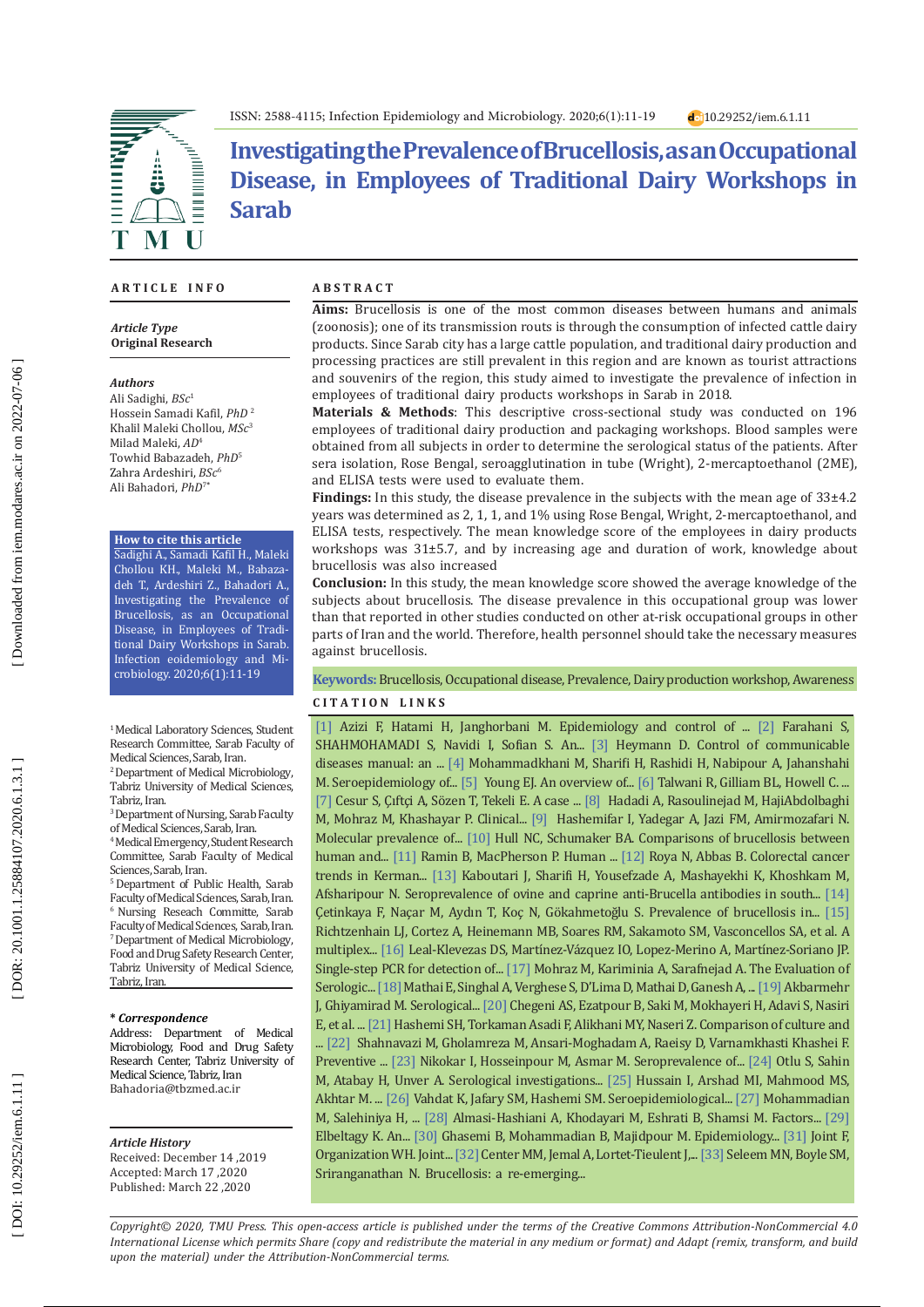### **Introduction**

Brucellosis is one of the most common diseases between humans and animals (zoonosis), caused by *Brucella* bacteria. The disease is also known as Mediterranean fever  $(1)$ .

The main transmission route of the disease to humans is through the consumption of unpasteurized milk and dairy products such as cheese, ice cream, and raw milk, produced from infected animals. This disease could also be transmitted to humans in contact with the tissues, blood, urine, and secretions of infected animals through unhealthy hands not protected by gloves; inhalation of bacteria aerosolized in the air of pen, slaughterhouse, and laboratory; accidental inoculation of animal vaccine; placenta; transfusion of blood and bone marrow; and even through the conjunctiva of the eye  $(2-4)$ . The incubation period of brucellosis infection is usually 1 to 2 weeks, but in some patients, it may take several months <sup>(5)</sup>. Brucellosis in humans could cause localized purulent infection in the liver, spleen, bones, and some other organs, it is known as a disease of a thousand faces as a result of various long-term complications resulting from various organs involvement. Extensive clinical manifestations have made the disease diagnosis difficult  $(6, 7)$ .

Brucellosis is a health and economic problem that is often unknown in many parts of the world, including the Mediterranean, Middle East, and Persian Gulf countries. Although the disease prevalence has decreased in some societies in recent years, it is still a serious threat to human health, especially in developing countries, including Iran  $(8, 9)$ .

According to the World Health Organization, 500,000 patients with brucellosis are annually identified and reported <sup>(10)</sup>. The disease is endemic in Iran, and in terms of the brucellosis prevalence, Iran is ranked fourth in the world and first among the

eastern Mediterranean countries  $(11, 12)$ . The cumulative incidence of infection in human population of the country is annually about 34 cases per 100,000 people, and due to the multiple transmission routs of the disease to humans and the impossibility of using pasteurized dairy products for the whole population, the disease has heterogeneously become prevalent within the human society, especially in the rural areas  $^{(13)}$ . Accordingly, brucellosis could be considered as an occupational disease; people at risk of brucellosis are veterinarians, ranchers, slaughterhouse staff, and those exposed to raw dairy products <sup>(14)</sup>.

The diagnosis of brucellosis could not be based solely on clinical symptoms because it is confused with other diseases such as malaria, typhoid, and leptospirosis. Therefore, the definitive diagnosis of this disease is done by culturing the microorganisms causing the disease or by using serological and molecular methods (15, 16 ) .

The common method for the diagnosis of this disease is agglutination (Wright, Coombs' Wright, and 2-mercaptoethanol) by standard tube agglutination (STA). The anti-*Brucella* ELISA (IgM, IgG) method could also be used because of its speed and availability and maintenance of its kits for a long time  $(17)$ . The previous studies results showed that ELISA (IgM, IgG) test was more sensitive than agglutination test; however, its specificity was not low. Therefore, ELISA (IgM, IgG) test could be used as a diagnostic test for brucellosis  $^{(18)}$ .

Sarab city with a population of more than one hundred thousand people is located on the east of East Azarbaijan province and is the third largest city in the province. The city is considered as an important animal husbandry hub in the province because of its favorable climate and rich and lush rangelands. The production level of dairy

DOI: 10.29252/iem.6.1.11]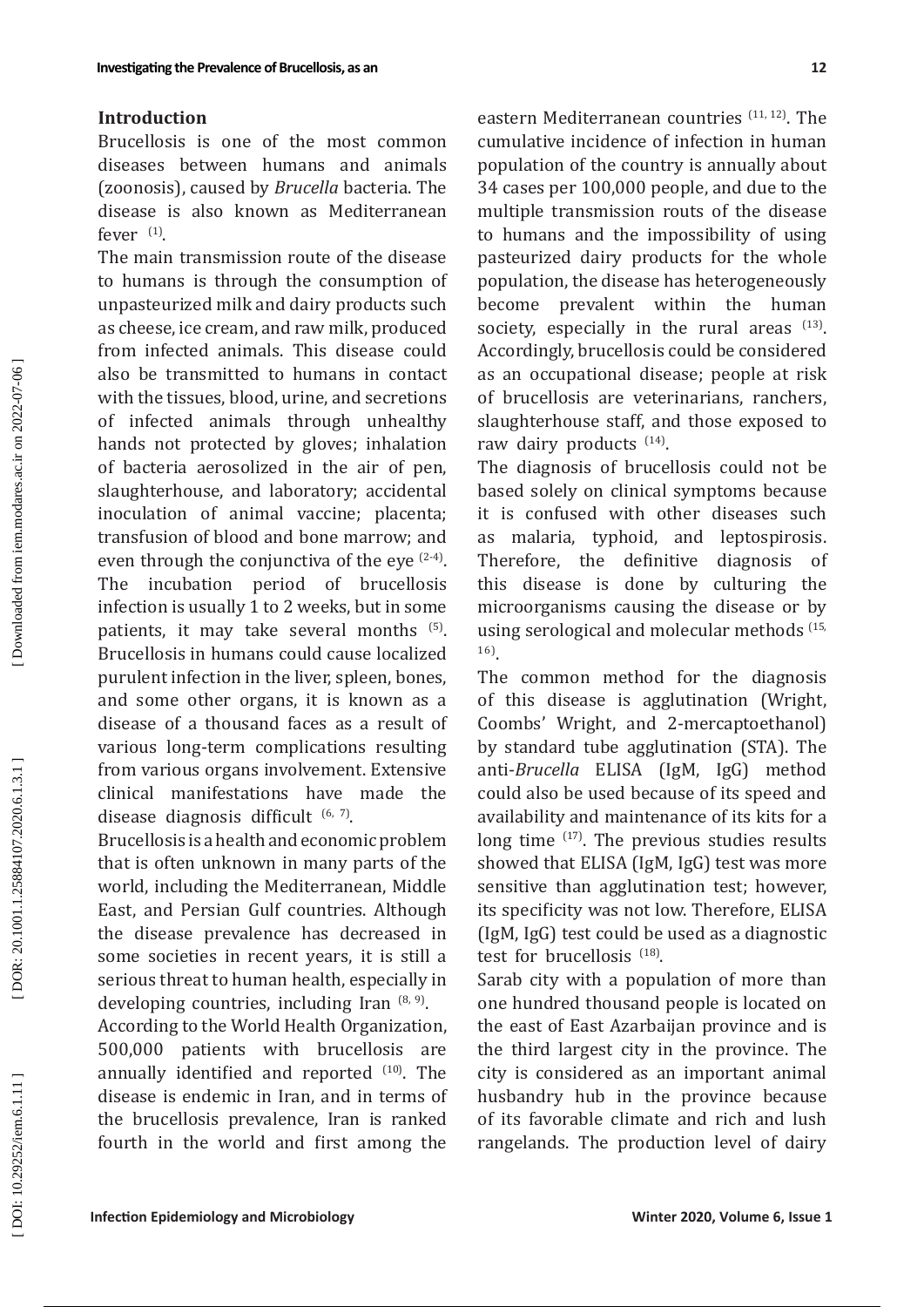products in this city is very high both in quantity and quality and has given Sarab a privileged position. Unfortunately, despite all the above features, in this city, like in many other parts of the country, the prevalence of brucellosis is very high  $(19)$ .

**Objectives:** Given the large livestock population in Sarab and considering the fact that livelihood of a major part of the rural population in this area is through the production of dairy products from their livestock using traditional dairy production methods, investigating the prevalence of brucellosis in this occupational group of the city is of great importance. Identifying the disease status in the area could be helpful in planning to control and reduce the disease. Since there was no published study on the prevalence rate of brucellosis in the human population of Sarab, the number of chronic and acute cases and also the level of *Brucella* antibody in at-risk groups were determined to take more effective steps in order to prevent and reduce the disease prevalence. Therefore, by providing accurate information about the current status of this disease, more effective interventional programs could be implemented to address the disease and improve the health and sanitation of the human population in this city.

# **Materials and Methods**

This descriptive cross-sectional study was carried out on 196 employees of traditional dairy production and packaging workshops in Sarab as well as those who were related to traditional dairy products due to their occupation. Demographic characteristics and information related to the subjects, including age, sex, place of residence, work experience, history of unpasteurized dairy use, use of protective equipment during work, keeping livestock at home, contact with livestock, history of infection with brucellosis in person or family as well as the level of awareness about brucellosis were collected and recorded by a questionnaire.

Data related to the subjects' awareness were collected using a researcher-made questionnaire, the validity and reliability of which were confirmed. Given the low education level of the people in the region, a 3-point Likert type rating scale was used, and the answers to the questions were placed in three levels ("yes", "no", and "I don't know"). In the awareness (20 questions) section, the correct, wrong, and "I don't know" answers were given 2, zero, and 1 scores, respectively, and the total score for each person ranged from zero to 40. To determine the serological status of the patients, after receiving informed consent of each person, 5 mL of venous blood was collected by a syringe and discharged into a sterile clot tube and then transferred to central laboratory of Sarab University of Medical Sciences. Then the blood serum was separated by centrifugation and stored in a 1.5 mL microtube at 20 °C. Rose Bengal, sero-agglutination in tube (Wright), 2-mercaptoethanol (2ME), and ELISA (IgG and IgM) tests were performed on the serums. As a first step, Rose Bengal test was performed on the serum samples, and positive and suspicious samples were evaluated by supplementary tests of Wright and 2ME. Serum grade of 1.80 and higher was considered as positive in Wright test, and in 2ME test, titer equal to or greater than 1.40 was considered as active disease, and titer less than 1.40 was considered as inactive disease  $(20, 21)$ . Finally, serum samples were analyzed by ELISA test to determine the class of IgG and IgM anti-*Brucella* antibodies as well as the disease activity and inactivity. All data were analyzed using SPSS software Ver. 21 and descriptive statistics and chi-square test.

# **Findings**

This study was conducted on 196 employees

**13**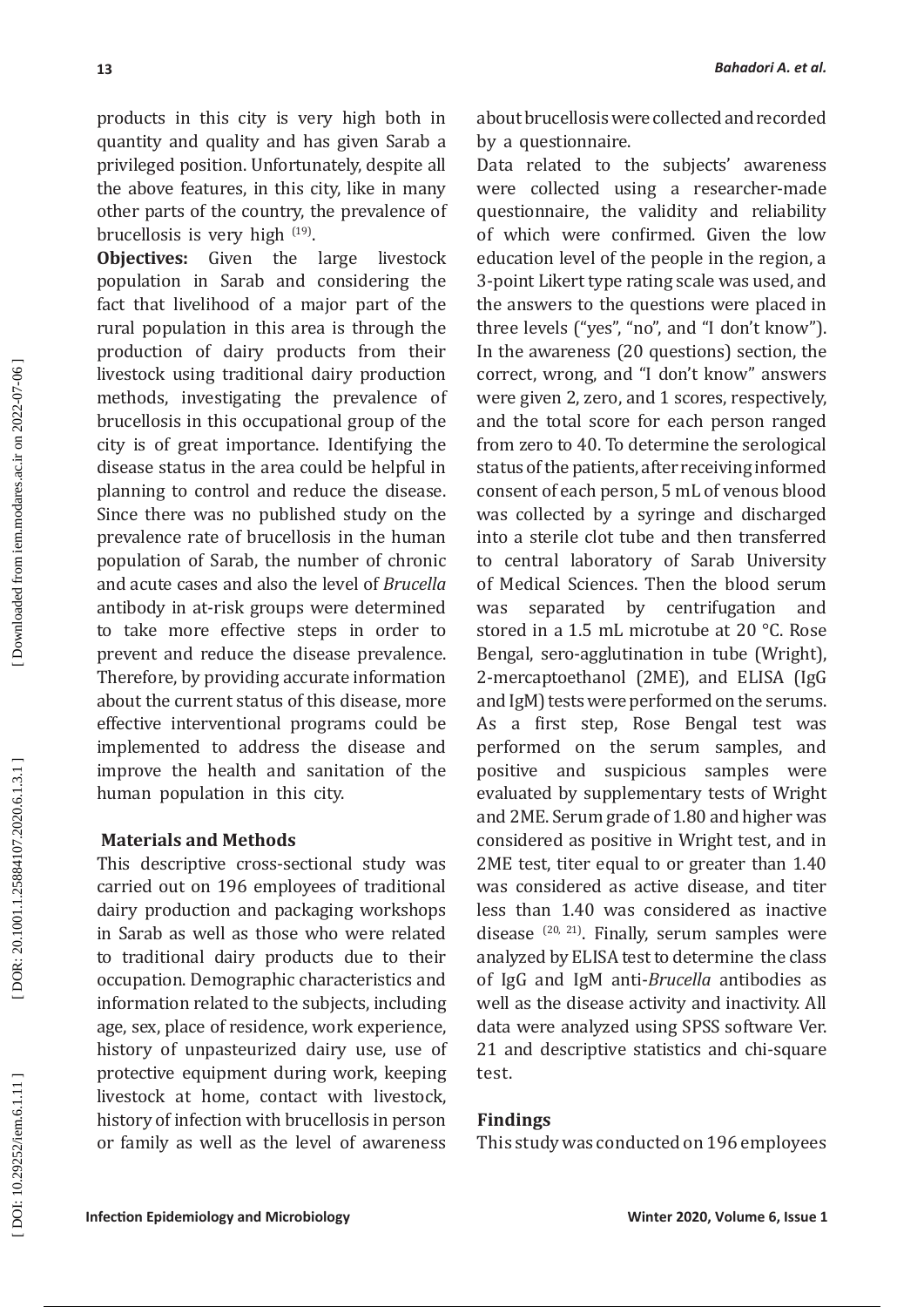of traditional dairy products workshops in Sarab region, including 184 (93.8%) men and 12 (6.2%) women with the age ranges from 19-62 years and the average age of 33±4.2 years. Of whom, 88 (44.8%) were single, and 108 (55.2%) were married. In terms of educational level, 9 (4.8%) cases were illiterate, 140 (71.4%) cases did not have high school diploma, 39 (19.8%) had high school diploma, and 8 (4%) were in the grades higher than high school diploma. Of whom, 59 (30%) were urban, and 137 (70%) were rural. The average work experience of the study population was 6.23±2.44 years, 62 (44.8%) cases had a history of direct contact with livestock in the past year, and 41 (21%) were keeping livestock including sheep, goats, and cows in their residence place. Also, 3 (1.5%) cases had a history of brucellosis infection in their families (Table 1).

Among the study population, 67 (34.1%) had a history of training on brucellosis and had received the most up-to-date recommendations from health care personnel about this disease. The mean knowledge score of the employees in dairy products workshops was  $31 \pm 5.7$ , and the level of awareness was significantly related to higher education ( $P < 0.05$ ). This study showed that by increasing age and duration of work, the level of awareness about brucellosis also increased. The workers' residence place had no significant relationship with their awareness level about brucellosis.

Out of 196 serum samples tested, Rose Bengal was positive for 4 (2%) samples, and 2ME and Wright tests were positive for 2 samples. The ELISA test results almost confirmed the 2ME and Wright tests results and showed that 2 (1%) samples were seropositive. Out of 2 seropositive individuals, one had active form (IgM), and the other one had inactive form (IgG) of the disease (Table 2).

### **Discussion**

Many studies have been conducted on the prevalence of brucellosis in at-risk<br>occupational groups worldwide; the occupational groups worldwide; the large number of these studies, in addition to demonstrating the importance of this disease, shows that brucellosis is a widespread disease, and its outbreak is remarkable in some areas of the world, such as the Middle East; thus, it is necessary to have right policies and data on subjects under study as well as on the epidemiology of the disease in order to be able to control, prevent, or eliminate the disease, like any other disease.

In this study, the mean awareness score indicated the subjects' average knowledge about brucellosis. The results showed that by training, the subjects' awareness about brucellosis also increased, consistent with the results of Shahnavari et al.  $(22)$ .

In this seroepidemiological study, the disease prevalence in the employees of traditional dairy products workshops in Sarab was determined as 2, 1, 1, and 1% using Rose Bengal, Wright, 2-mercaptoethanol, and ELISA tests, respectively. In this study, the disease prevalence rate was lower than that reported in other studies conducted on other at-risk occupational groups in other geographical areas of Iran and the world; for example, in Kerman among people working in ranches in 2012, in Gilan among slaughterhouse employees in 2008, in Turkey among ranchers in contact with cows during 2004-2006, and in Pakistan among ranchers and slaughterhouse workers and rural people in 2007, seroprevalence rate was reported as 3.2, 9.8, 17.88, and 11%, respectively  $(4, 23-25)$ .

In addition to the difference in geographical location, type of test used, level of awareness, vaccination, and type of killing infected animals, the difference in the prevalence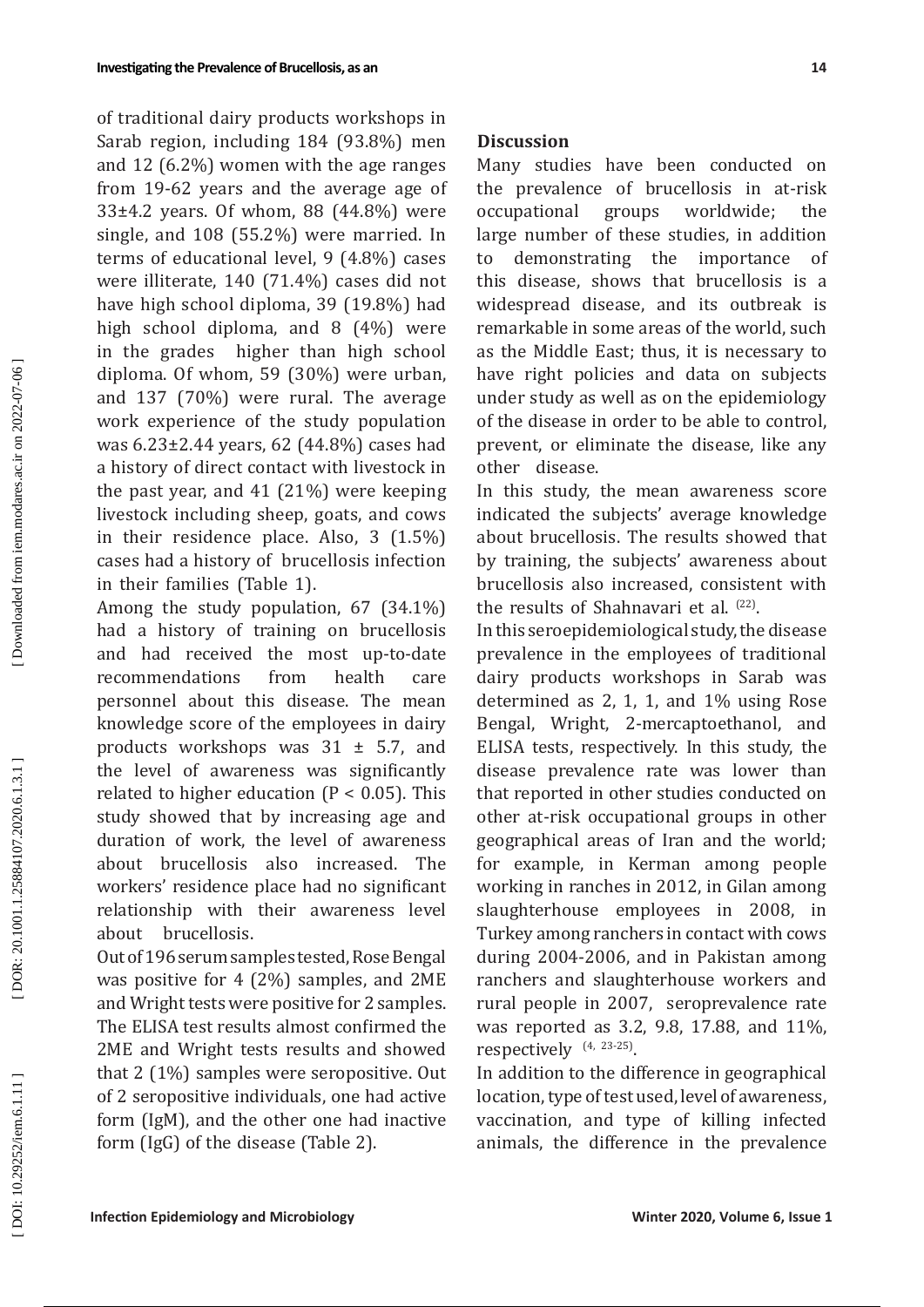**Table 1)** Relationship between awareness and demographic and occupational characteristics of the employees with seropositive brucellosis in dairy products workshops

| <b>Variable</b>                                                 |                                                                       | <b>Number</b>        | Percentage                            | <b>Number</b><br>of Positive<br><b>Serology</b>                            | Percentage<br>of Positive<br><b>Serology</b>          | P value |
|-----------------------------------------------------------------|-----------------------------------------------------------------------|----------------------|---------------------------------------|----------------------------------------------------------------------------|-------------------------------------------------------|---------|
| Gender                                                          | Male<br>Female                                                        | 184<br>12            | 93.8<br>6.2                           | $\overline{2}$<br>$\overline{0}$                                           | $\mathbf{1}$<br>$\Omega$                              | .124    |
| Age                                                             | Under 25 yrs old<br>26-35 yrs old<br>36-45 yrs old<br>Over 45 yrs old | 48<br>72<br>39<br>37 | 24.4<br>36.7<br>19.8<br>18.8          | $\mathbf{0}$<br>$\mathbf{1}$<br>$\mathbf{1}$<br>$\overline{0}$             | $\mathbf{0}$<br>1.3<br>2.5<br>$\mathbf{0}$            | .346    |
| <b>Marital status</b>                                           | Single<br>Married                                                     | 88<br>108            | 44.8<br>55.2                          | $\mathbf{1}$<br>$\mathbf{1}$                                               | 1.1<br>0.9                                            | .041    |
| <b>Place of</b><br>residence                                    | Urban<br>Rural                                                        | 59<br>137            | 30<br>70                              | $\boldsymbol{0}$<br>$\overline{2}$                                         | $\mathbf{0}$<br>1.4                                   | .112    |
| <b>Education</b>                                                | Illiterate<br>Under diploma<br>Diploma<br>University                  | 9<br>140<br>39<br>8  | 4.8<br>71.4<br>19.8<br>$\overline{4}$ | $\boldsymbol{0}$<br>$\overline{2}$<br>$\boldsymbol{0}$<br>$\boldsymbol{0}$ | $\overline{0}$<br>1.4<br>$\mathbf{0}$<br>$\mathbf{0}$ | .237    |
| <b>Work</b><br>experience                                       | Under 5 yrs<br>5-10 yrs<br>10-20 yrs<br>Above 20 yrs                  | 78<br>84<br>22<br>12 | 39.7<br>42.8<br>11.2<br>6.3           | $\mathbf{1}$<br>$\mathbf{1}$<br>$\boldsymbol{0}$<br>$\overline{0}$         | 1.2<br>1.1<br>$\boldsymbol{0}$<br>$\mathbf{0}$        | .053    |
| <b>History of</b><br>raw milk<br>consumption                    | <b>Yes</b><br>N <sub>o</sub>                                          | 28<br>168            | 14.3<br>85.7                          | $\mathbf{1}$<br>$\mathbf{1}$                                               | 3.5<br>0.6                                            | .345    |
| <b>Contact with</b><br>livestock in the<br>past year            | Yes<br>N <sub>o</sub>                                                 | 62<br>134            | 44.8<br>55.2                          | $\mathbf{1}$<br>$\mathbf{1}$                                               | 1.6<br>0.7                                            | .092    |
| <b>Keeping</b><br>livestock in<br>house                         | Yes<br>N <sub>o</sub>                                                 | 41<br>155            | 21<br>79                              | $\,1\,$<br>$\mathbf{1}$                                                    | 2.4<br>0.6                                            | .164    |
| <b>History of</b><br>infection with<br>brucellosis in<br>family | Yes<br>No                                                             | 3<br>193             | 1.5<br>98.5                           | $\boldsymbol{0}$<br>$\overline{2}$                                         | $\boldsymbol{0}$<br>$\mathbf{1}$                      | .037    |
| <b>History of</b><br>training                                   | Yes<br>N <sub>o</sub>                                                 | 67<br>129            | 34.1<br>65.9                          | $\boldsymbol{0}$<br>$\overline{2}$                                         | $\mathbf{0}$<br>$1.5\,$                               | .047    |
| Level of<br>awareness                                           | Poor<br>Medium<br>Good                                                | 82<br>71<br>43       | 41.8<br>36.2<br>22                    | $\sqrt{2}$<br>$\boldsymbol{0}$<br>$\boldsymbol{0}$                         | 2.4<br>$\boldsymbol{0}$<br>$\boldsymbol{0}$           | .021    |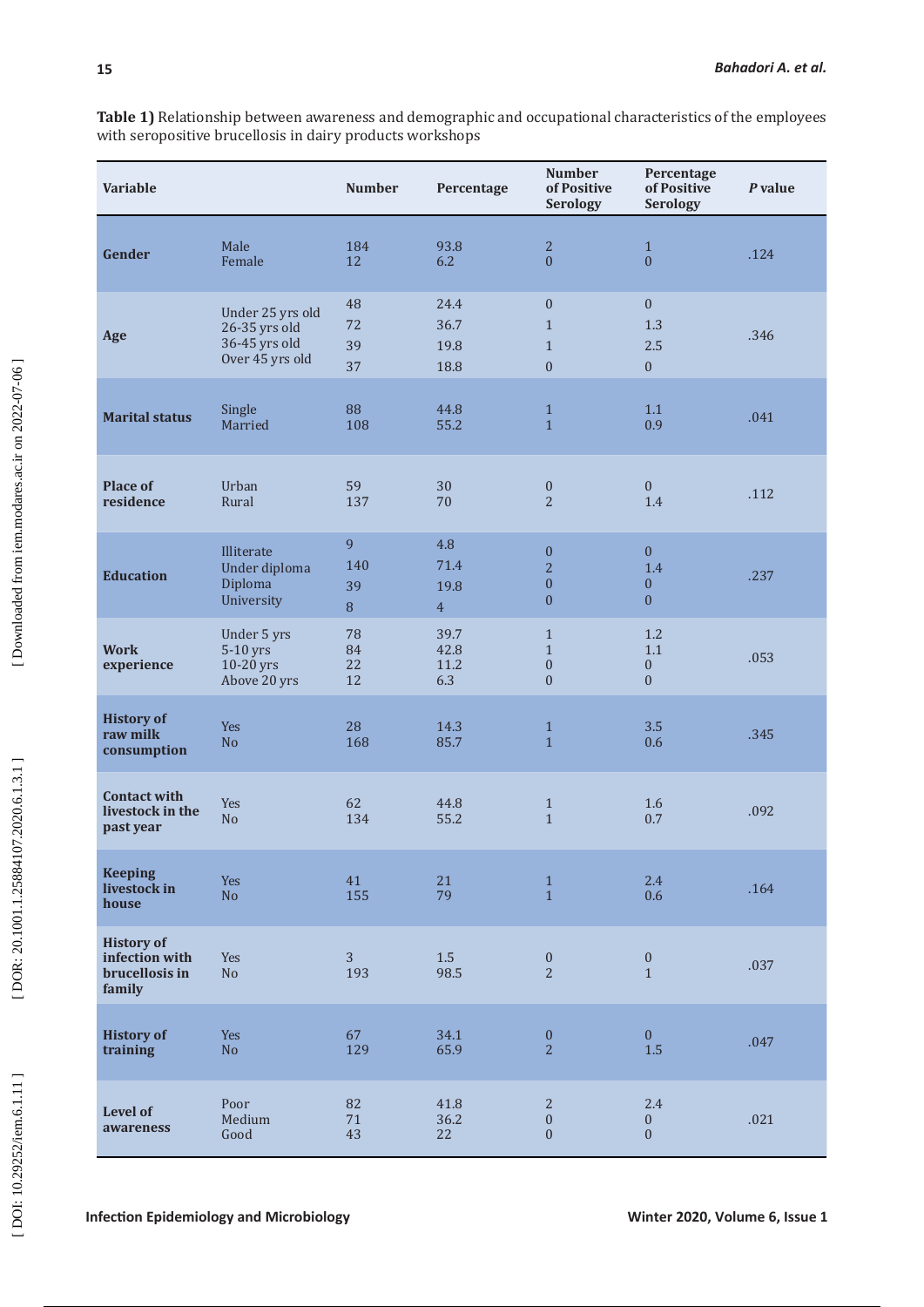| Frequency of Positive Results Percentage of Total<br><b>Type of Antibody</b> | <b>Samples</b> | 2ME test<br><b>Number Percentage</b> |     | <b>ELISA</b> test<br><b>Number</b><br>Percentage |     |
|------------------------------------------------------------------------------|----------------|--------------------------------------|-----|--------------------------------------------------|-----|
| <b>IgG</b>                                                                   | 0.5            |                                      | 0.5 |                                                  | 0.5 |
| <b>IgM</b>                                                                   | 0.5            |                                      | 0.5 |                                                  | 0.5 |
| <b>Total</b>                                                                 |                |                                      |     |                                                  |     |

**Table 2)** Absolute and relative frequency distribution of IgM and IgG antibodies based on 2-mercaptoethanol and ELISA tests results

rate in this study compared to other studies could be due to including only at-risk occupational groups as in Iran, butchers and slaughterhouse staff are more at risk  $(1, 26)$ . All serologically positive individuals had poor awareness of brucellosis, which may be due to the fact that people with poor awareness of brucellosis do not take the necessary preventive measures and are more likely to be infected with the disease. By wearing safe clothing, latex or plastic gloves, and mouth and nose masks; training employees; pasteurizing milk before starting processing; and industrializing dairy production workshops, it is possible to reduce the prevalence rate of infection among these hardworking people.

In this study, all positive individuals were male, which may be due to the large number of male staff employed in dairy products workshops. The higher disease prevalence in men was consistent with the studies by Mehdi Mohammadian et al. <sup>(27)</sup>, Almasi Hashiani et al. <sup>(28)</sup>, and Elbeltagy in Saudi Arabia (29 ) . Although it could be said that brucellosis is an occupational disease that is more common in men, it is worth noting that in some areas, women work alongside men in jobs such as producing dairy products, and even if brucellosis is considered as an occupational disease, it should be noted that it is not necessarily specific to men and could also infect women.

In this study, the average age of the patients was 34 years old. Given the economic and social activities of this age group, the importance of combating this disease in the age groups of 20 and 30 years is more pronounced. All patients were also from rural areas, which is consistent with a number of other studies results  $(2, 30)$ .

According to the World Health Organization, livestock vaccination is the only appropriate method and the first step in controlling brucellosis <sup>(31)</sup>. Prevention of human brucellosis could also be done in two ways : not contacting with infected livestock and not consuming infected dairy products  $(32)$ . According to a global standard, the prevalence of brucellosis in humans in any country is highly correlated with the prevalence of the disease in animals of that country  $(33)$ , indicating the importance of vaccination and treatment programs (in pets and companion animals) under the supervision of veterinary networks throughout the country, especially in areas with high infection prevalence.

In summary, it could be stated that if these people have been infected solely because of their occupation and contact with infected dairy products, the number of livestock infected with brucellosis in the Sarab area may be lower; also, health and education measures and disease control might have been taken well. Therefore, in order to eradicate the disease in livestock, which eventually leads to the eradicate of the disease in humans, the health care personnel should take the necessary measures to raise the awareness of employees in the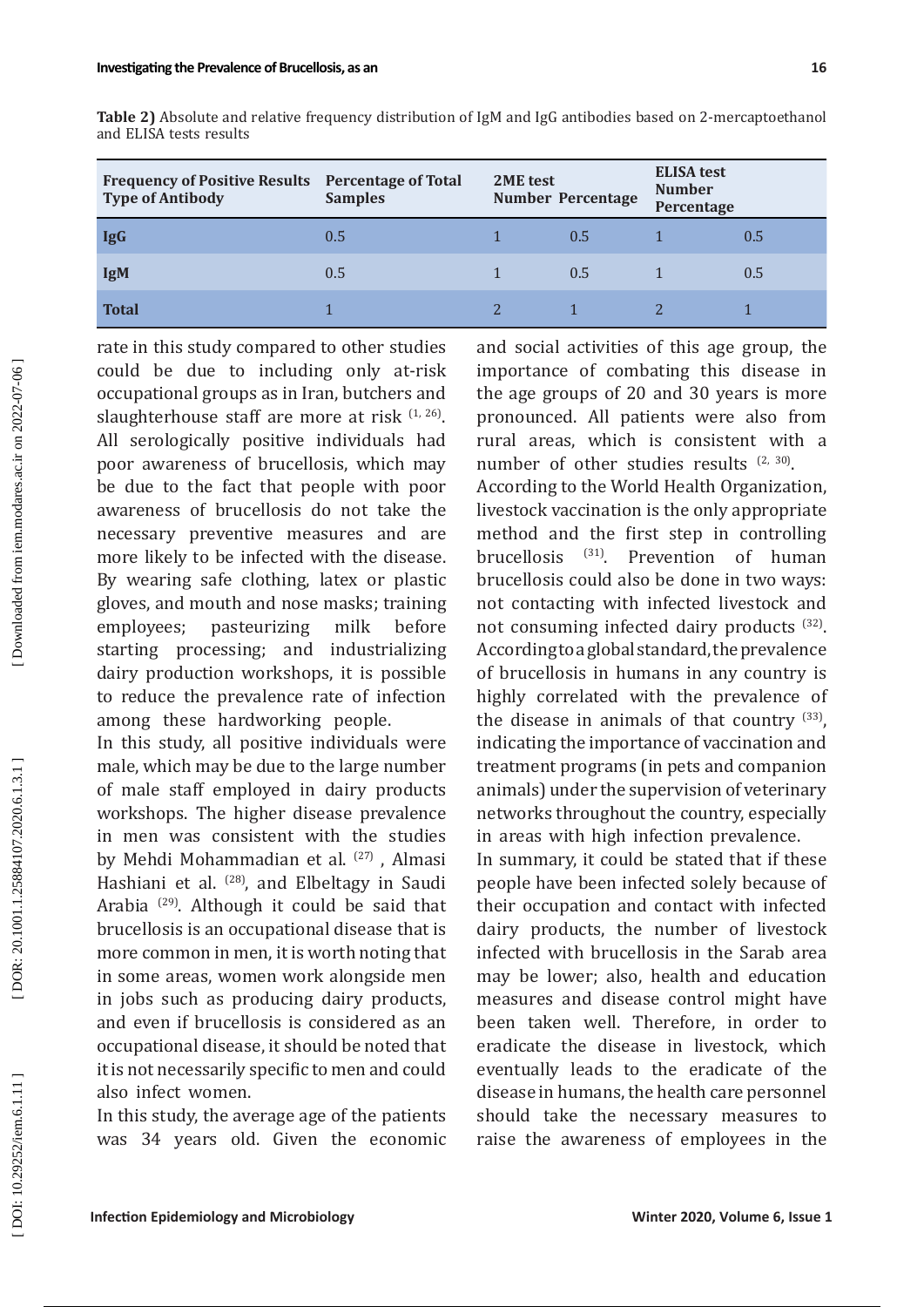workshops, to raise the level of occupational health against brucellosis, and to complete the livestock vaccination coverage in the area with the cooperation of the Veterinary Office.

**Acknowledgments:** This paper is based on the results of a research project approved by Food and Drug Safety Research Center, Tabriz University of Medical Sciences. The authors hereby express their sincere gratitude to the honorable head of Food and Drug of Sarab University of Medical Sciences, honorable deputy of Food and Drug of Tabriz University of Medical Sciences, as well as the deputy of health of Sarab University of Medical Sciences.

**Ethical Permissions:** The authors hereby declare all ethical standards have been respected in preparation of the submitted article.

**Conflicts of Interests:** The authors declare that they have no conflict of interest.

**Authors Contribution:** AS: Original researcher; HSK: Writer of the Discussion/ Data Analyzer; KMC: Methodologist; MM: Subsidiary Researcher; TB: Writer of the Introduction/Data Analyzer; ZA: Subsidiary Researcher; AB: Original researcher.

**Fundings:** This study was funded by ,Food and Drug Safety Research Center, Tabriz University of Medical Science.

# **References**

- 1. Azizi F, Hatami H, Janghorbani M. Epidemiology and control of common diseases in Iran. Tehran: Eshtiagh Publications. 2000:602-16.
- 2 . Farahani S, SHAHMOHAMADI S, Navidi I, Sofian S. An investigation of the epidemiology of brucellosis in Arak City, Iran ( ,2001-2010 . )2012 .
- 3 . Heymann D. Control of communicable diseases manual: an official report of the American Public Health Association. Washington DC. World Health

Organization/American Public Health<br>Association. 2004:2.

- Association. 2004;2.<br>Mohammadkhani M. 4 . Mohammadkhani M, Sharifi H, Rashidi H, Nabipour A, Jahanshahi M. Seroepidemiology of brucellosis in industrial and semi-industrial dairy personnel and veterinary network staff in kerman, 2012. Iranian Journal of Epidemiology. 2015;10(4):54-61.
- 5 . Young EJ. An overview of human brucellosis. Clin Infect Dis.<br>1995:21(2):283-9: quiz 90. 1995;21(2):283-9; quiz 90.<br>Talwani R, Gilliam BL, Howell C.
- 6 . Talwani R, Gilliam BL, Howell C. Infectious diseases and the liver. Clinics in liver disease. 2011;15(1):111-30.
- 7 . Cesur S, Çıftçi A, Sözen T, Tekeli E. A case of epididymo-orchitis and paravertebral abscess due to brucellosis. Journal of Infection. 2003;46(4):251-3.
- 8 . Hadadi A, Rasoulinejad M, HajiAbdolbaghi M, Mohraz M, Khashayar P. Clinical profile and management of brucellosis in Tehran–Iran. Acta Clinica Belgica. 2009;64(1):11-5.
- 9 . Hashemifar I, Yadegar A, Jazi FM, Amirmozafari N. Molecular prevalence of putative virulence-associated genes in Brucella melitensis and Brucella abortus isolates from human and livestock specimens in Iran. Microbial<br>pathogenesis. 2017;105:334-9. pathogenesis. 2017;105:334-9.
- 10 . Hull NC, Schumaker BA. Comparisons of brucellosis between human and veterinary medicine. Infection ecology &<br>enidemiology. 2018:8(1):1500846. epidemiology. 2018;8(1):1500846.<br>B. MacPherson P. Hum
- 11 Ramin MacPherson P. Human brucellosis. Bmj. 2010;341:c4545.
- 12 . Roya N, Abbas B. Colorectal cancer trends in Kerman province, the largest province in Iran, with forecasting until 2016. Asian Pacific Journal of Cancer Prevention. 2013;14(2):791-3.
- 13 . Kaboutari J, Sharifi H, Yousefzade A, Mashayekhi K, Khoshkam M, Afsharipour N. Seroprevalence of ovine and caprine

DOR: 20.1001.1.25884107.2020.6.1.3.1]

Downloaded from iem.modares.ac.ir on 2022-07-06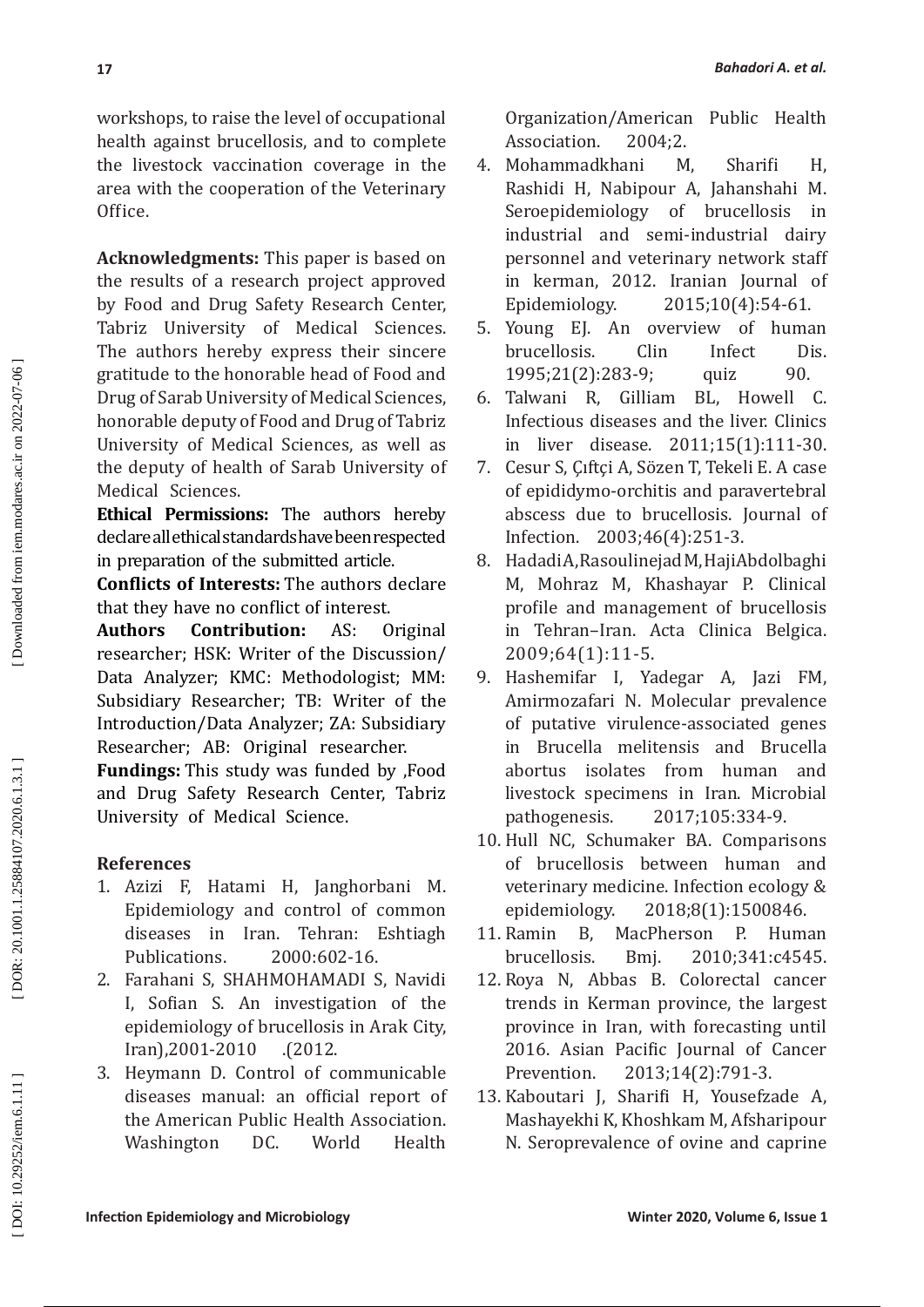anti-Brucella antibodies in south of Kerman province (Iran, 2012). Journal of Veterinary Research. 2015;70(4).

- 14 . Çetinkaya F, Naçar M, Aydın T, Koç N, Gökahmetoğlu S. Prevalence of brucellosis in the rural area of Kayseri, Central Anatolia, Turkey. International Journal of Infectious Diseases. 2006;10(2):179-81.
- 15 . Richtzenhain LJ, Cortez A, Heinemann MB, Soares RM, Sakamoto SM, Vasconcellos SA, et al. A multiplex PCR for the detection of Brucella spp. and Leptospira spp. DNA from aborted bovine fetuses. Veterinary Microbiology. 2002;87(2):139-47.
- 16 . Leal-Klevezas DS, Mart í�nez-Vázquez IO, Lopez-Merino A, Mart í�nez-Soriano JP. Single-step PCR for detection of Brucella spp. from blood and milk of infected animals. Journal of clinical microbiology. 1995;33(12):3087-90 .
- 17 . Mohraz M, Kariminia A, Sarafnejad A. The Evaluation of Serologic Test (Elisa) in Brucellosis identification at Imam Khomaini Hospital. Infectious and Tropical disease. 2003;8(23):10-3.
- 18 . Mathai E, Singhal A, Verghese S, D'Lima D, Mathai D, Ganesh A, et al. Evaluation of an ELISA for the diagnosis of brucellosis. Indian J Med Res. 1996;103:323-4.
- 19 . Akbarmehr J, Ghiyamirad M. Serological survey of brucellosis in livestock animals in Sarab City (East Azarbayjan province), Iran. African Journal of Microbiology Research. 2011;5(10):1220-3.
- 20 . Chegeni AS, Ezatpour B, Saki M, Mokhayeri H, Adavi S, Nasiri E, et al. Seroepidemiology of human brucellosis in nomads in a rural area of Iran. Asian Pacific Journal of Tropical Disease. 2014;4(4):333-6.
- 21 . Hashemi SH, Torkaman Asadi F, Alikhani MY, Naseri Z. Comparison of culture and serological methods for the diagnosis of brucellosis. Avicenna Journal of Clinical Medicine. 2015;22(1):37-42.
- 22 . Shahnavazi M, Gholamreza M, Ansari-Moghadam A, Raeisy D, Varnamkhasti Khashei F. Preventive Behaviors of Brucellosis in Khash City Ranchers Based on Health Belief Model. Iranian Journal of Health Education and Health Promotion. 2017;4(4):281-8.
- 23 . Nikokar I, Hosseinpour M, Asmar M. Seroprevalence of Brucellosis among high risk individuals in Guilan, Iran. Journal of research in medical sciences: the official journal of Isfahan University of Medical Sciences. 2011;16(10):1366.
- 24 . Otlu S, Sahin M, Atabay H, Unver A. Serological investigations of brucellosis in cattle, farmers and veterinarians in the Kars district of Turkey. Acta Veterinaria Brno. 2008;77(1):117-21.
- 25 . Hussain I, Arshad MI, Mahmood MS, Akhtar M. Seroprevalence of brucellosis in human, cattle, and buffalo populations in Pakistan. Turkish Journal of Veterinary and Animal Sciences. 2008;32(4):315-8.
- 26 . Vahdat K, Jafary SM, Hashemi SM. Seroepidemiological prevalence of brucellosis in livestock breeders of the central rural area of Bushehr province 2003-4. ISMJ. 2006;9(1):51-8.
- 27 . Mohammadian M, Salehiniya H, Kazaei S, Ramazanpour J, Mohammadian-Hafshejani A. Epidemiological characteristics and incidence rate of brucellosis in Isfahan province, Iran, 2012. Journal of Isfahan Medical School. 2015;33(355):75-82.
- 28 . Almasi-Hashiani A, Khodayari M, Eshrati B, Shamsi M. Factors affecting the interval between the onset and diagnosis of brucellosis in Markazi Province, Iran (2010-11). Journal of Arak University of Medical Sciences. 2012;14(7):21-30.
- 29 . Elbeltagy K. An epidemiological profile of brucellosis in Tabuk Province, Saudi Arabia. 2001.
- 30 . Ghasemi B, Mohammadian B, Majidpour

DOI: 10.29252/iem.6.1.11]